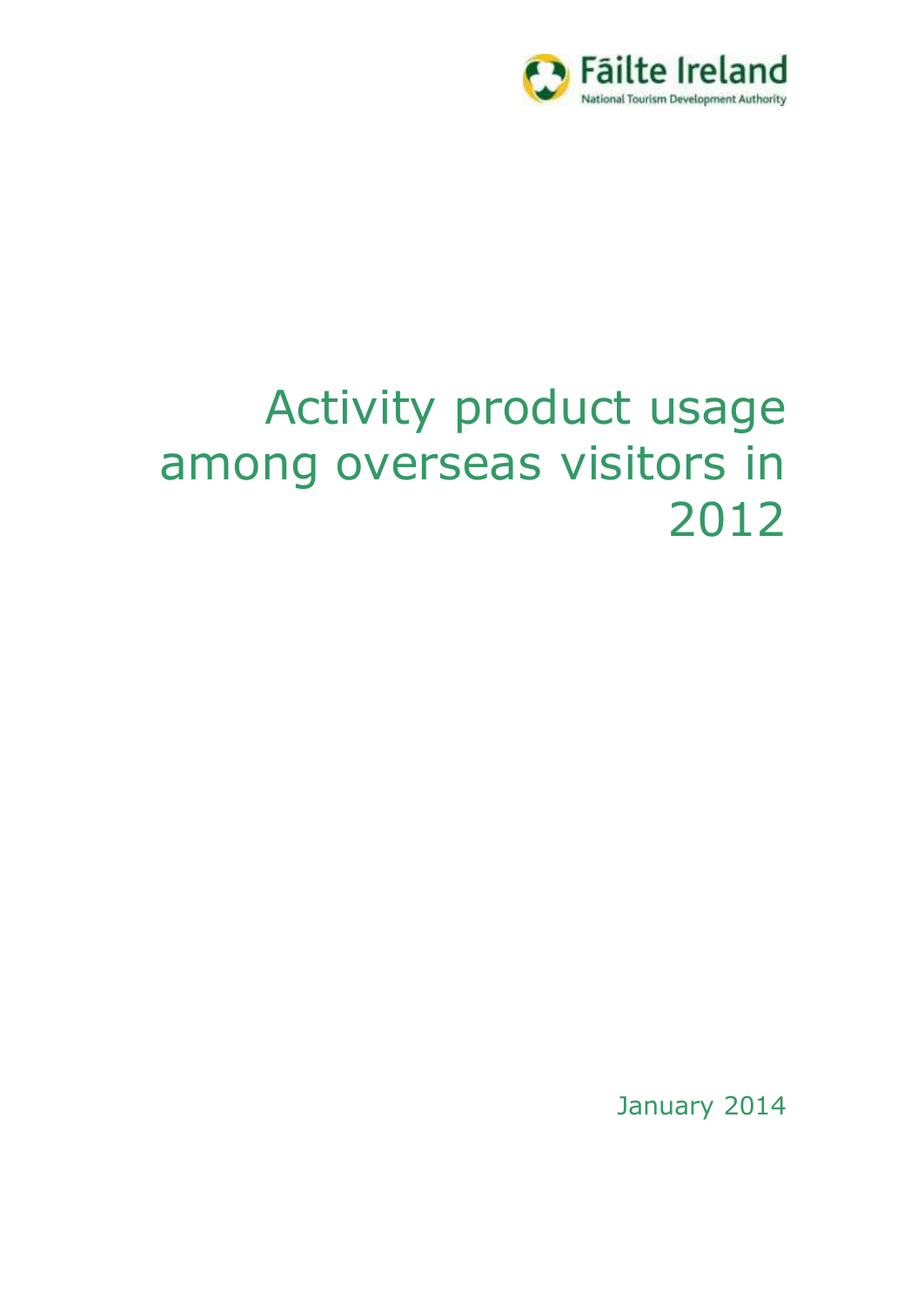#### **Contents**

| Activity product usage among overseas visitors in 20123      |  |
|--------------------------------------------------------------|--|
|                                                              |  |
|                                                              |  |
| Activity product usage among overseas holidaymakers in 20123 |  |
|                                                              |  |
| Table 4 - Market distribution of overseas holidaymakers (%)3 |  |
|                                                              |  |
|                                                              |  |
|                                                              |  |
|                                                              |  |
|                                                              |  |
|                                                              |  |
|                                                              |  |
|                                                              |  |
|                                                              |  |
|                                                              |  |
|                                                              |  |
|                                                              |  |
|                                                              |  |
|                                                              |  |
| Profile of overseas holidaymakers by activity in 20127       |  |
|                                                              |  |
|                                                              |  |
|                                                              |  |
|                                                              |  |
|                                                              |  |
|                                                              |  |
|                                                              |  |
|                                                              |  |
|                                                              |  |
|                                                              |  |
|                                                              |  |
|                                                              |  |
|                                                              |  |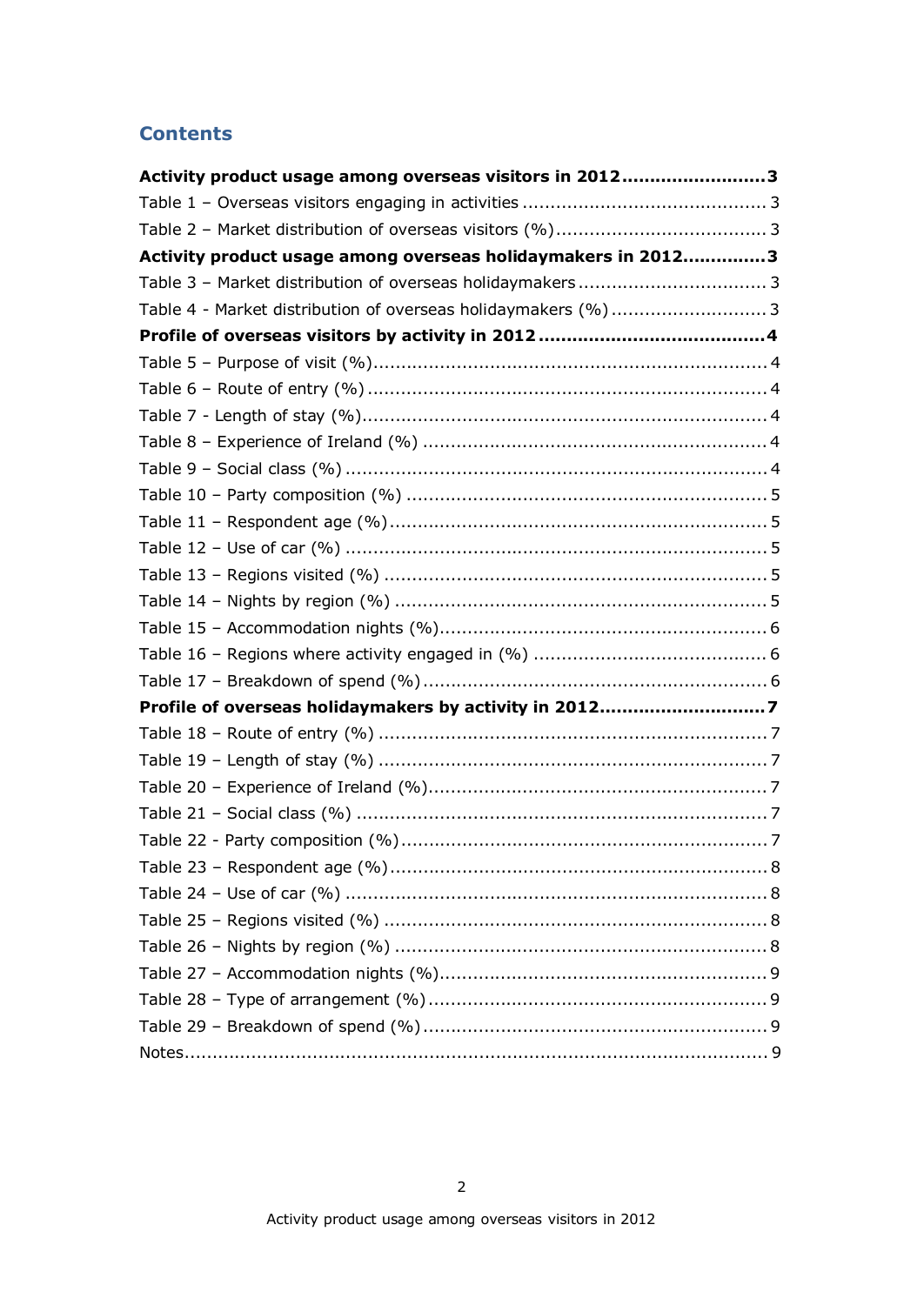#### **Activity product usage among overseas visitors in 2012**

| <u> Table 1 – Overseas visitors engaging in activities</u> |                        |     |            |      |                       |  |  |  |  |
|------------------------------------------------------------|------------------------|-----|------------|------|-----------------------|--|--|--|--|
|                                                            | <b>Angling Cycling</b> |     | Equestrian | Golf | <b>Hiking/Walking</b> |  |  |  |  |
| Nos. engaging (000s)                                       | 118                    | 149 | 66.        | 171  | 578                   |  |  |  |  |
| Expenditure $(\epsilon m)$                                 | 94                     | 200 | 79.        | 183  | 660                   |  |  |  |  |

#### **Table 2 – Market distribution of overseas visitors (%)**

|                        | <b>Angling</b> | <b>Cycling</b> | <b>Equestrian</b> | Golf | <b>Hiking/Walking</b> |
|------------------------|----------------|----------------|-------------------|------|-----------------------|
| <b>Britain</b>         | 53             | 24             | 30                | 47   | 25                    |
| <b>Mainland Europe</b> | 34             | 59             | 55                | 23   | 49                    |
| France                 | 6              | 18             | 18                |      | 9                     |
| Germany                | 11             | 9              | 13                | 6    | 3                     |
| North America          |                | 11             | 15                | 19   | 20                    |
| Other long haul        |                | 6              | ۰                 |      | ר                     |

#### **Activity product usage among overseas holidaymakers in 2012**

| Table 3 - Market distribution of overseas holidaymakers |    |                        |            |      |                       |  |  |  |
|---------------------------------------------------------|----|------------------------|------------|------|-----------------------|--|--|--|
|                                                         |    | <b>Angling Cycling</b> | Equestrian | Golf | <b>Hiking/Walking</b> |  |  |  |
|                                                         |    |                        |            |      |                       |  |  |  |
| Nos. engaging (000s)                                    | 86 | -73                    | 43         | 106  | 371                   |  |  |  |

#### **Table 4 - Market distribution of overseas holidaymakers (%)**

|                        | <b>Angling</b> | <b>Cycling</b> | <b>Equestrian</b> | Golf           | <b>Hiking/Walking</b> |
|------------------------|----------------|----------------|-------------------|----------------|-----------------------|
| <b>Britain</b>         | 49             | 16             | 24                | 44             | 17                    |
| <b>Mainland Europe</b> | 38             | 67             | 52                | 24             | 55                    |
| France                 |                | 25             | 20                | $\overline{4}$ | 11                    |
| Germany                | 12             | 11             | 13                |                | 16                    |
| North America          | 10             | 16             | 23                | 20             | 25                    |
| Other long haul        | 4              |                |                   | 13             | 3                     |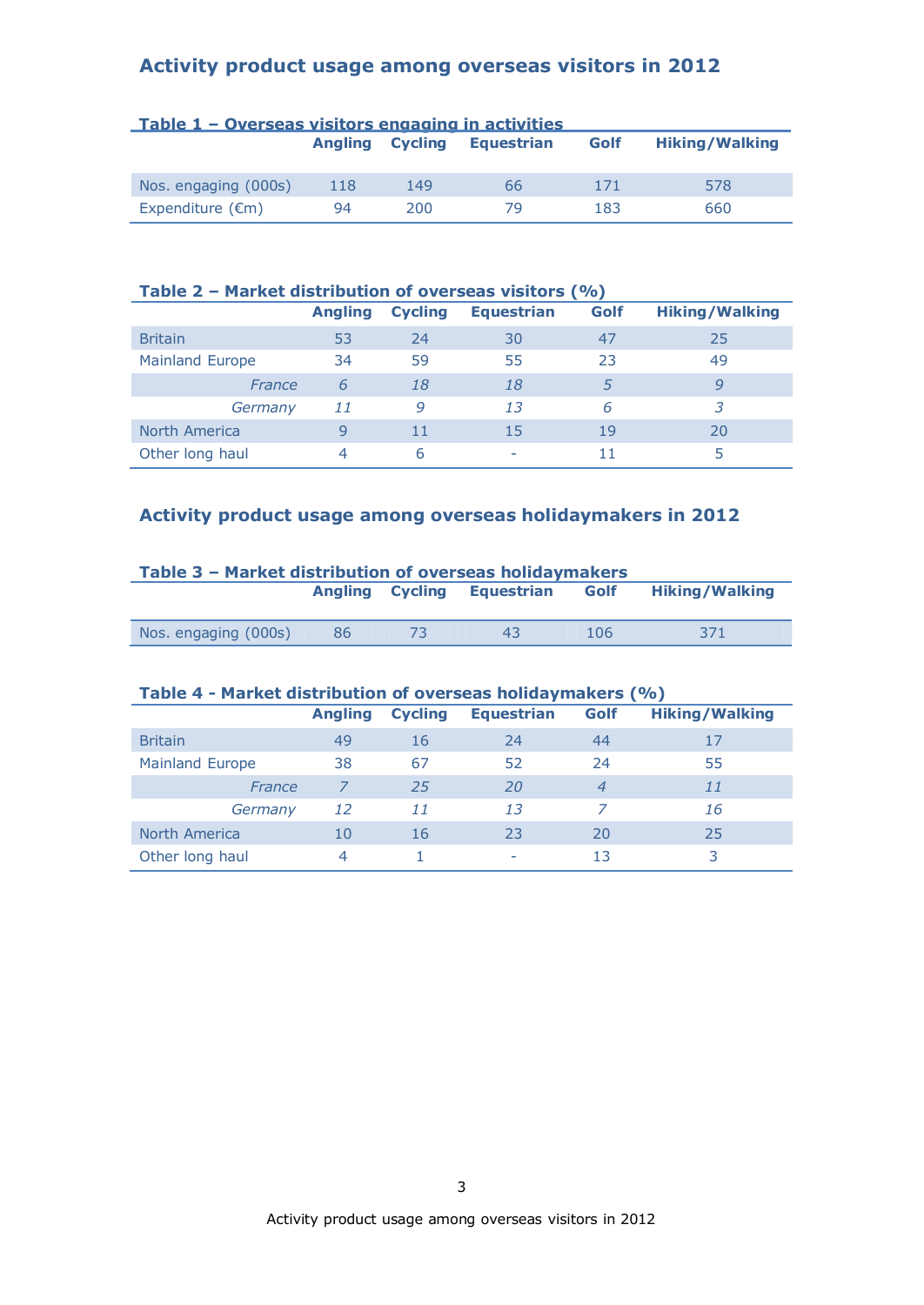#### **Profile of overseas visitors by activity in 2012**

| Table 5 – Purpose of visit $(% )$ |                |                |                   |      |                       |  |  |  |
|-----------------------------------|----------------|----------------|-------------------|------|-----------------------|--|--|--|
|                                   | <b>Angling</b> | <b>Cycling</b> | <b>Equestrian</b> | Golf | <b>Hiking/Walking</b> |  |  |  |
|                                   |                |                |                   |      |                       |  |  |  |
| Holiday                           | 57             | 45             | 50                | 49   | 55                    |  |  |  |
| <b>Business</b>                   | 3              |                | 8                 | q    | q                     |  |  |  |
| Visiting friends/relatives        | 36             | 28             | 34                | 35   | 31                    |  |  |  |
| Other                             | 4              | 20             |                   |      |                       |  |  |  |

#### **Table 6 – Route of entry (%)**

|                          | <b>Angling</b> | <b>Cycling</b> | <b>Equestrian</b> | Golf | <b>Hiking/Walking</b> |
|--------------------------|----------------|----------------|-------------------|------|-----------------------|
|                          |                |                |                   |      |                       |
| Air from Britain         | 23             | 19             | 21                | 29   | 24                    |
| Air from Mainland Europe | 28             | 57             | 49                | 26   | 43                    |
| Transatlantic air        |                | 11             | 18                | 24   | 16                    |
| Sea from Britain         | 33             |                | 8                 | 19   | 12                    |
| Sea from Mainland Europe | 10             | h              |                   |      |                       |

#### **Table 7 - Length of stay (%)**

| $\sim$                 | <b>Angling</b> | <b>Cycling</b> | <b>Equestrian</b> | Golf | <b>Hiking/Walking</b> |
|------------------------|----------------|----------------|-------------------|------|-----------------------|
| 1-3 nights             | 6              | 8              |                   | 16   | 10                    |
| 4-5 nights             | 14             | 9              | 15                | 19   | 17                    |
| 6-8 nights             | 34             | 24             | 29                | 27   | 28                    |
| 9-14 nights            | 26             | 25             | 27                | 25   | 25                    |
| $15+$ nights           | 20             | 34             | 22                | 12   | 19                    |
| Average length of stay | 16.0           | 34.4           | 20.2              | 12.5 | 16.8                  |

#### **Table 8 – Experience of Ireland (%)**

|                | <b>Angling</b> | <b>Cycling</b> | <b>Equestrian</b> |          | <b>Golf</b> Hiking/Walking |
|----------------|----------------|----------------|-------------------|----------|----------------------------|
| Irish born     | 14             |                |                   | 18       |                            |
| On first visit | 24             | 54             | 41                | 25       | 47                         |
| Repeat         |                | 40             | 50                | $\sim$ / | 44                         |

#### **Table 9 – Social class (%)**

|                              | <b>Angling</b> | <b>Cycling</b> |    |    | <b>Equestrian Golf Hiking/Walking</b> |
|------------------------------|----------------|----------------|----|----|---------------------------------------|
| Managerial/professional (AB) | 29             | 29             | 36 | 43 | 32                                    |
| White collar (C1)            | 49             | 56             | 52 | 45 | 56                                    |
| Skilled worker (C2)          | 17             | 11             | 10 | 10 |                                       |
| Unskilled worker (DE)        |                |                |    |    |                                       |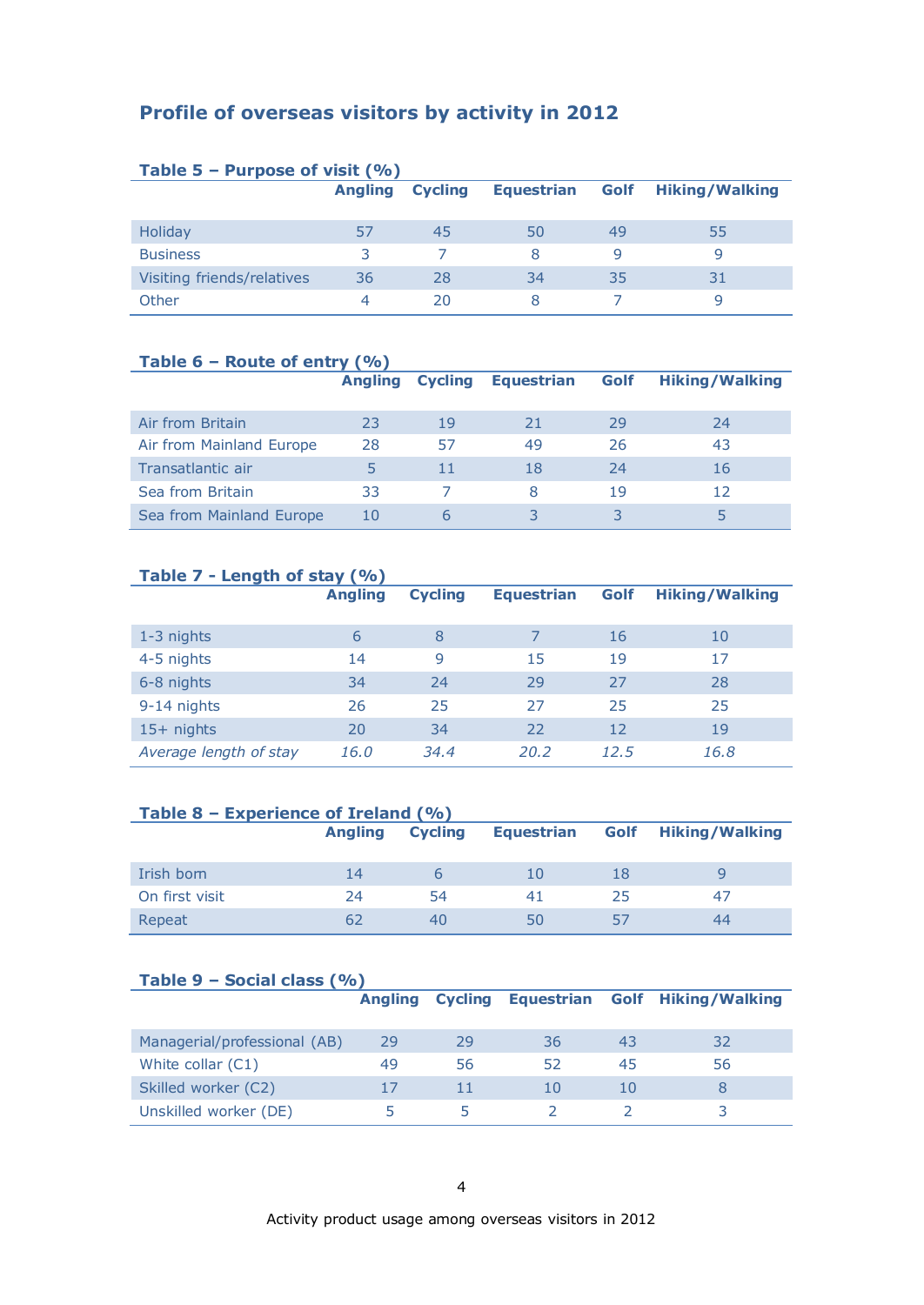| Table $10$ – Party composition (%) |                |                |                   |      |                       |  |  |  |
|------------------------------------|----------------|----------------|-------------------|------|-----------------------|--|--|--|
|                                    | <b>Angling</b> | <b>Cycling</b> | <b>Equestrian</b> | Golf | <b>Hiking/Walking</b> |  |  |  |
|                                    |                |                |                   |      |                       |  |  |  |
| Travelling alone                   | 38             | 62             | 49                | 43   | 42                    |  |  |  |
| Couple                             | 31             | 19             | 23                | 33   | 32                    |  |  |  |
| Family                             | 17             | 9              | 19                | 12   | 13                    |  |  |  |
| Other adult party                  | 12             | 10             | 10                | 12   |                       |  |  |  |

| Table $11$ – Respondent age (%) |                |                |                   |      |                       |  |  |  |
|---------------------------------|----------------|----------------|-------------------|------|-----------------------|--|--|--|
|                                 | <b>Angling</b> | <b>Cycling</b> | <b>Equestrian</b> | Golf | <b>Hiking/Walking</b> |  |  |  |
|                                 |                |                |                   |      |                       |  |  |  |
| $16-24$ years                   | 11             | 32             | 27                | 11   | 19                    |  |  |  |
| $25-34$ years                   | 16             | 25             | 30                | 20   | 27                    |  |  |  |
| 35-44 years                     | 18             | 16             | 13                | 21   | 18                    |  |  |  |
| 45-54 years                     | 24             | 16             | 20                | 23   | 18                    |  |  |  |
| 55-64 years                     | 21             | 8              | 9                 | 16   | 13                    |  |  |  |
| $65+$ years                     | 10             | 3              | 2                 | 10   | 5                     |  |  |  |

| Table $12 -$ Use of car $(%$ |                        |    |                   |      |                       |  |  |  |  |
|------------------------------|------------------------|----|-------------------|------|-----------------------|--|--|--|--|
|                              | <b>Angling Cycling</b> |    | <b>Equestrian</b> | Golf | <b>Hiking/Walking</b> |  |  |  |  |
|                              |                        |    |                   |      |                       |  |  |  |  |
| Car brought                  | 38                     |    |                   | 19   | 13                    |  |  |  |  |
| Car hired                    | 23                     | 23 | 43                | 35   | 34                    |  |  |  |  |
| Car not used                 | 39                     | 68 | 50                | 46   | 53                    |  |  |  |  |

#### **Table 13 – Regions visited (%)**

| $\tilde{\phantom{a}}$ | <b>Angling</b> | <b>Cycling</b> | <b>Equestrian</b> | Golf | <b>Hiking/Walking</b> |
|-----------------------|----------------|----------------|-------------------|------|-----------------------|
| <b>Dublin</b>         | 18             | 54             | 44                | 41   | 49                    |
| East & Midlands       | 13             | 12             | 21                | 16   | 13                    |
| South-East            | 9              | 15             | 15                | 10   | 16                    |
| South-West            | 42             | 43             | 40                | 35   | 50                    |
| <b>Shannon</b>        | 13             | 17             | 20                | 20   | 19                    |
| West                  | 24             | 40             | 38                | 18   | 32                    |
| North-West            | 13             | 11             | 10                | 8    | 48                    |

#### **Table 14 – Nights by region (%)**

|                 | <b>Angling</b> | <b>Cycling</b> | <b>Equestrian</b> | <b>Golf</b> | <b>Hiking/Walking</b> |
|-----------------|----------------|----------------|-------------------|-------------|-----------------------|
|                 |                |                |                   |             |                       |
| <b>Dublin</b>   | 31             | 44             | 22                | 37          | 34                    |
| East & Midlands | 6              | 12             | 13                | 13          | 10                    |
| South-East      | 5              | 5              | 7                 | 5           | 6                     |
| South-West      | 26             | 14             | 15                | 25          | 24                    |
| Shannon         | 5              | 5              | 10                | 8           | 9                     |
| West            | 15             | 14             | 26                | 8           | 14                    |
| North-West      | 11             | 5              | 7                 | 3           | 4                     |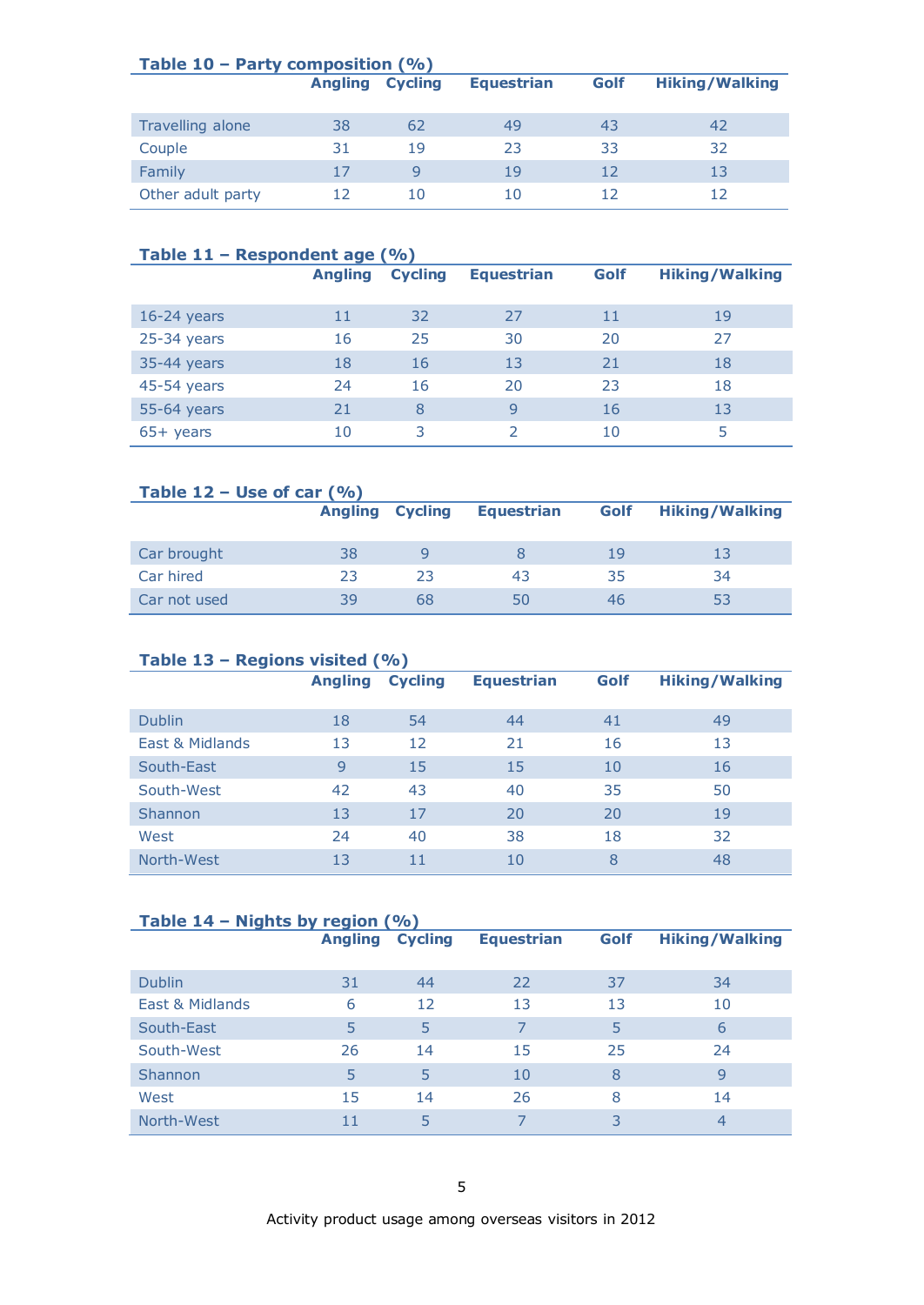| Table $15$ – Accommodation nights (%) |                |                |                   |               |                       |  |  |  |  |
|---------------------------------------|----------------|----------------|-------------------|---------------|-----------------------|--|--|--|--|
|                                       | <b>Angling</b> | <b>Cycling</b> | <b>Equestrian</b> | Golf          | <b>Hiking/Walking</b> |  |  |  |  |
|                                       |                |                |                   |               |                       |  |  |  |  |
| <b>Hotels</b>                         | 3              | 3              | 10                | 17            | 9                     |  |  |  |  |
| Guesthouses/B&Bs                      | 8              | 6              | 9                 |               | 11                    |  |  |  |  |
| Caravan/camping                       | 8              | 3              |                   | -             | 3                     |  |  |  |  |
| Rented                                | 27             | 46             | 23                | 18            | 30                    |  |  |  |  |
| Friends/relatives                     | 35             | 18             | 24                | 29            | 22                    |  |  |  |  |
| <b>Hostels</b>                        | $\mathcal{P}$  | 6              | 5                 | $\mathcal{P}$ |                       |  |  |  |  |
| Other                                 | 17             |                | 22                | 26            | 18                    |  |  |  |  |

#### **Table 16 – Regions where activity engaged in (%)**

|                 | <b>Angling</b> | <b>Cycling</b> | <b>Equestrian</b> | <b>Golf</b> | <b>Hiking/Walking</b> |
|-----------------|----------------|----------------|-------------------|-------------|-----------------------|
|                 |                |                |                   |             |                       |
| <b>Dublin</b>   | 6              | 23             | 6                 | 26          | 12                    |
| East & Midlands | 11             | 14             | 23                | 17          | 20                    |
| South-East      | 9              | 6              | 8                 | 8           | 8                     |
| South-West      | 42             | 38             | 32                | 34          | 45                    |
| Shannon         | 12             | 9              | 11                | 16          | 11                    |
| West            | 23             | 37             | 29                | 13          | 23                    |
| North-West      | 10             | 6              | $\mathsf{Q}$      |             |                       |

#### **Table 17 – Breakdown of spend (%)**

|                           | <b>Angling</b> | <b>Cycling</b> | <b>Equestrian</b> |    | <b>Golf</b> Hiking/Walking |
|---------------------------|----------------|----------------|-------------------|----|----------------------------|
|                           |                |                |                   |    |                            |
| Bed and board             | 28             | 28             | 27                | 25 | 25                         |
| Other food and drink      | 35             | 34             | 31                | 33 | 34                         |
| Sightseeing/entertainment | 8              | 8              | 8                 | 12 | 8                          |
| Internal transport        | 11             | 11             | 11                | 9  | 13                         |
| Shopping                  | 13             | 13             | 13                | 13 | 14                         |
| <b>Miscellaneous</b>      | 4              | 6              | 10                | 8  |                            |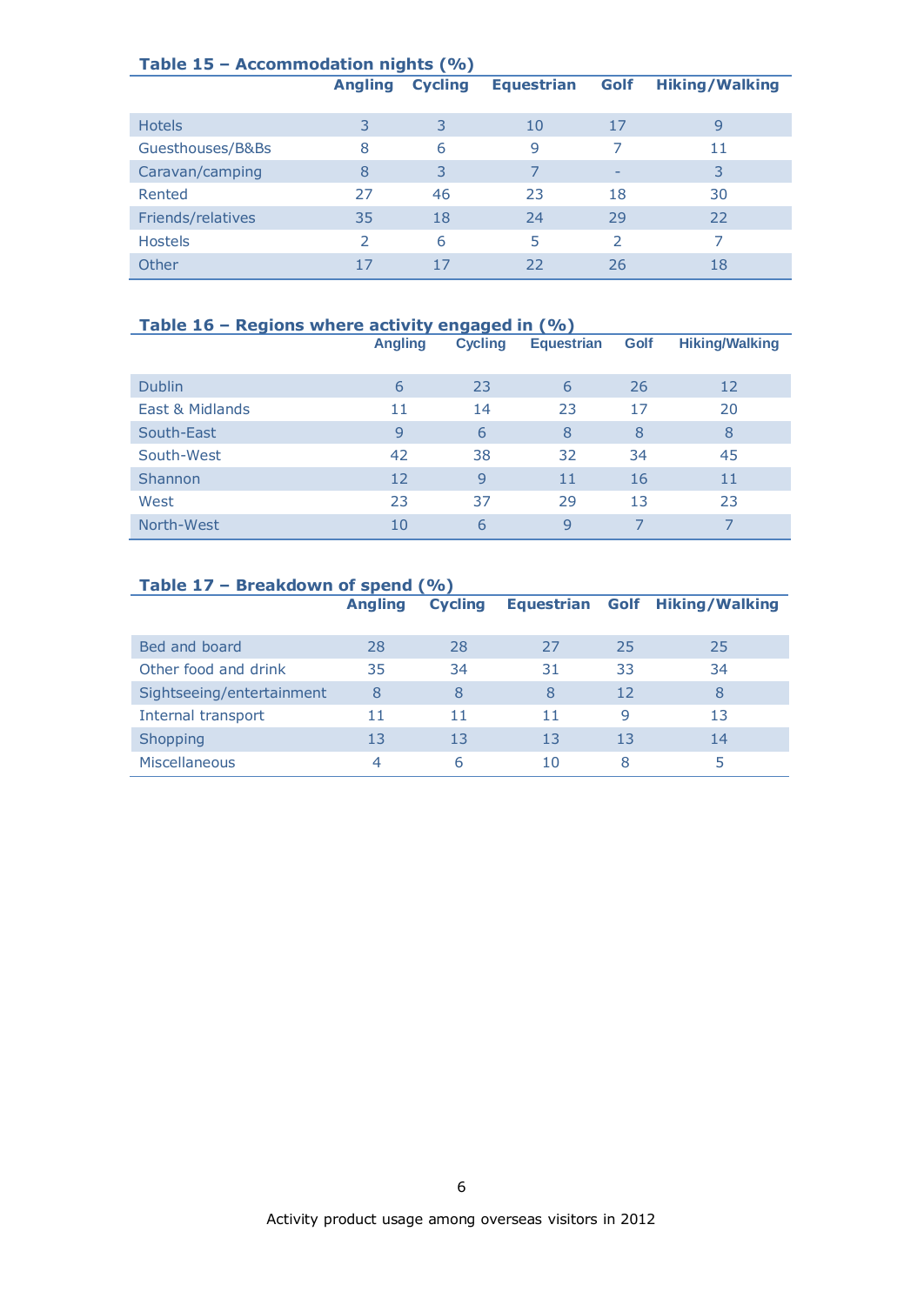#### **Profile of overseas holidaymakers by activity in 2012**

| Table $18$ – Route of entry $(96)$ |                |                |                   |      |                       |
|------------------------------------|----------------|----------------|-------------------|------|-----------------------|
|                                    | <b>Angling</b> | <b>Cycling</b> | <b>Equestrian</b> | Golf | <b>Hiking/Walking</b> |
|                                    |                |                |                   |      |                       |
| Air from Britain                   |                | 13             | 14                | 21   | 18                    |
| Air from Mainland Europe           | 28             | 51             | 47                | 21   | 41                    |
| Transatlantic air                  | 4              | 17             | 26                | 30   | 20                    |
| Sea from Britain                   | 46             | 9              | 8                 | 23   | 13                    |
| Sea from Mainland Europe           | 15             | 10             |                   | 4    |                       |

#### **Table 19 – Length of stay (%)**

|                        | <b>Angling</b> | -<br><b>Cycling</b> | <b>Equestrian</b> | Golf | <b>Hiking/Walking</b> |
|------------------------|----------------|---------------------|-------------------|------|-----------------------|
| 1-3 nights             |                | 5                   |                   | 10   | 9                     |
| 4-5 nights             | 15             | 6                   | 16                | 16   | 16                    |
| 6-8 nights             | 37             | 33                  | 37                | 35   | 35                    |
| 9-14 nights            | 27             | 37                  | 26                | 28   | 29                    |
| $15+$ nights           | 17             | 18                  | 14                | 10   | 11                    |
| Average length of stay | 11.3           | 12.0                | 14.2              | 9.6  | 9.9                   |

#### **Table 20 – Experience of Ireland (%)**

|                | <b>Angling</b> | <b>Cycling</b> | <b>Equestrian</b> |    | <b>Golf Hiking/Walking</b> |
|----------------|----------------|----------------|-------------------|----|----------------------------|
| Irish born     |                |                | $\Delta$          |    |                            |
| On first visit | 29             | 66             | 53                | 35 | 60                         |
| Repeat         | 64             |                | 43                | 57 |                            |

#### **Table 21 – Social class (%)**

|                              | <b>Angling</b> | <b>Cycling</b> |    |     | <b>Equestrian Golf Hiking/Walking</b> |
|------------------------------|----------------|----------------|----|-----|---------------------------------------|
|                              |                |                |    |     |                                       |
| Managerial/professional (AB) | 36             | 32             | 44 | 52  | 34                                    |
| White collar $(C1)$          | 48             | 58             | 46 | 37  | 56                                    |
| Skilled worker (C2)          | 13             |                |    | 1 O |                                       |
| Unskilled worker (DE)        |                |                |    |     |                                       |

### **Table 22 - Party composition (%) Angling Cycling Equestrian Golf Hiking/Walking** Travelling alone 20 25 25 24 25 Couple 42 35 34 42 43 Family 21 14 26 16 15 Other adult party 18 14 15 18 17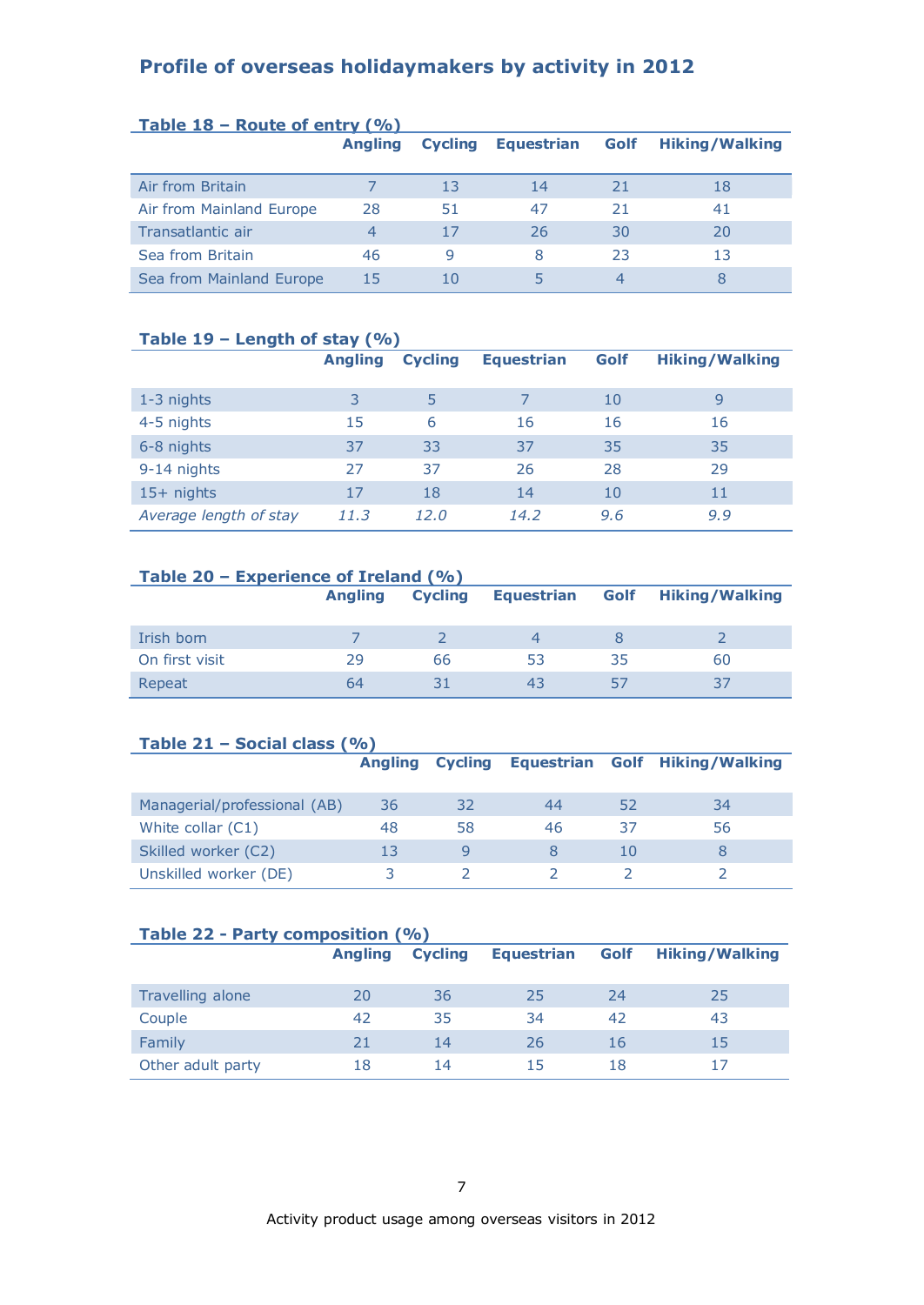| <u> Table 49 – Respondent aug 1707</u> | <b>Angling</b> | <b>Cycling</b> | <b>Equestrian</b> | Golf | <b>Hiking/Walking</b> |
|----------------------------------------|----------------|----------------|-------------------|------|-----------------------|
| $16-24$ years                          |                | 20             | 17                | 4    | 15                    |
| $25-34$ years                          | 16             | 28             | 32                | 16   | 25                    |
| 35-44 years                            | 19             | 19             | 13                | 21   | 20                    |
| 45-54 years                            | 23             | 19             | 28                | 26   | 21                    |
| 55-64 years                            | 25             | 9              | 10                | 20   | 14                    |
| $65+$ years                            | 14             | 5              |                   | 13   | 5                     |

#### **Table 23 – Respondent age (%)**

| Table 24 – Use of car $(%$ |                |                |                   |      |                       |  |  |  |  |
|----------------------------|----------------|----------------|-------------------|------|-----------------------|--|--|--|--|
|                            | <b>Angling</b> | <b>Cycling</b> | <b>Equestrian</b> | Golf | <b>Hiking/Walking</b> |  |  |  |  |
|                            |                |                |                   |      |                       |  |  |  |  |
| Car brought                | 52             | 14             | 1 ()              | 24   |                       |  |  |  |  |
| Car hired                  | 29             | 35             | 61                | 49   | 44                    |  |  |  |  |
| Car not used               | 10             | 52             | 29                | 28   | 39                    |  |  |  |  |

|  | Table 25 – Regions visited $(% )$ |                |                |                   |      |                       |
|--|-----------------------------------|----------------|----------------|-------------------|------|-----------------------|
|  | <b>Regions visited (%)</b>        | <b>Angling</b> | <b>Cycling</b> | <b>Equestrian</b> | Golf | <b>Hiking/Walking</b> |
|  |                                   |                |                |                   |      |                       |
|  | <b>Dublin</b>                     | 15             | 60             | 55                | 36   | 55                    |
|  | East & Midlands                   | 9              | 13             | 18                | 13   | 14                    |
|  | South-East                        | 11             | 22             | 14                | 12   | 19                    |
|  | South-West                        | 53             | 60             | 47                | 52   | 60                    |
|  | Shannon                           | 14             | 26             | 33                | 26   | 24                    |
|  | West                              | 30             | 55             | 50                | 22   | 42                    |
|  | North-West                        | 11             | 15             | 9                 | 11   | 9                     |

#### **Table 26 – Nights by region (%)**

|                 | <b>Angling</b> | <b>Cycling</b> | <b>Equestrian</b> | Golf | <b>Hiking/Walking</b> |
|-----------------|----------------|----------------|-------------------|------|-----------------------|
|                 |                |                |                   |      |                       |
| <b>Dublin</b>   | 5              | 26             | 17                | 18   | 23                    |
| East & Midlands | 4              | $\overline{4}$ | 8                 | 8    | 5                     |
| South-East      | $\mathsf{q}$   | 5              | 6                 | 6    | 6                     |
| South-West      | 45             | 30             | 20                | 39   | 38                    |
| Shannon         | 7              | 8              | 44                | 12   |                       |
| West            | 23             | 22             | 31                | 11   | 18                    |
| North-West      | 8              | 5              | 4                 | 6    | 4                     |